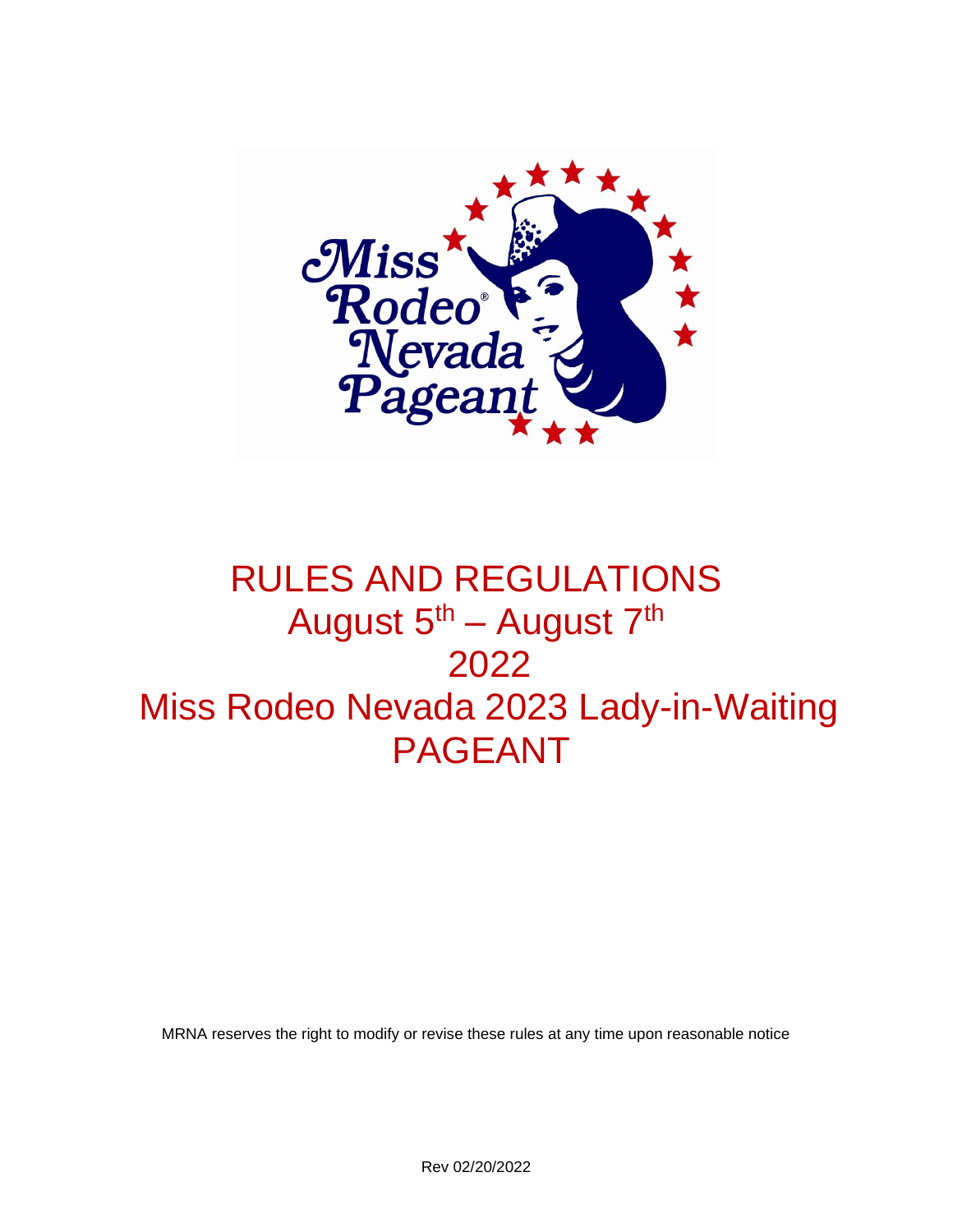## RULES AND REGUALTIONS

## **Miss Rodeo America**

The Miss Rodeo America organization and pageant competition selects one young woman to serve as an official spokesperson/ambassador who will promote the Professional Rodeo Cowboys Association, our Agricultural Industry and our Western Traditions. A primary outcome of the process is to provide educational opportunities for these young women who compete in the pageant and to groom young women of today for the leadership positions of tomorrow.

## **Miss Rodeo Nevada Association**

The Miss Rodeo Nevada Association shall be organized and operated exclusively for Charitable and Educational purposes. The primary purpose is promoting the western way of life by educating the general public on topics including ranching and farming culture, the agriculture industry and the sport of rodeo.

Miss Rodeo Nevada, hereinafter referred to as MRN symbolizes the youth of our state. She will represent our state, the sport of rodeo, the state agriculture industry and in so doing, promote our western heritage as she travels throughout Nevada and the country. While spreading good will for her community and her state, she is enjoying one of the richest experiences of her life, and is laying a solid foundation for her future.

The Miss Rodeo Nevada Pageant is held annually to select a young lady who will represent the State of Nevada in the Miss Rodeo America Pageant held every year in conjunction with the Wrangler National Finals Rodeo.

The Miss Rodeo Nevada Board of Directors is responsible for the ceremonies and activities necessary to select the titleholder. They also offer direction, support and assistance to Miss Rodeo Nevada during her reign.

.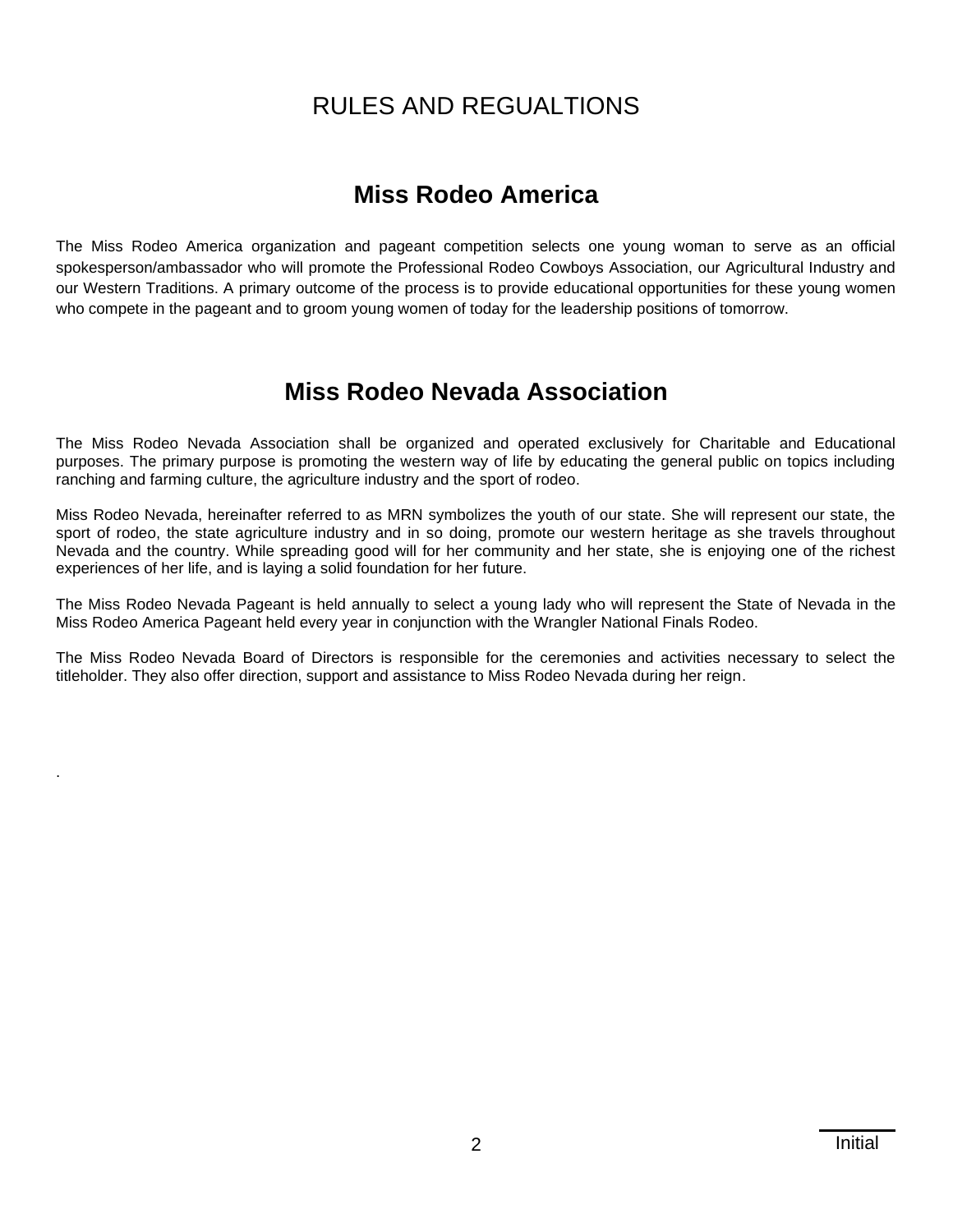## **GENERAL RULES OF THE PAGEANT:**

#### **Competition Rules and Regulations: Any contestant late to an event could be disqualified Note: The MRNA Board of Directors will provide Participant with a room, that may or may not be a shared room with another Participant.**

- 1. Judges will be selected by the MRNA Board of Directors.
- 2. The Pageant will be judged by no less than three judges.
- 3. All scoring is turned over to a designated Pageant Auditor.
- 4. Participant is required to attend the Pageant Orientation and will provide their own transportation to the host hotel on the first day of the Pageant.
- 5. Participant will be provided transportation to and from the Pageant activities.
- 6. Orientation may consist of the following:
	- a) An opportunity to meet the Participants, their parents and the MRN Board of Directors.

b) A description of Pageant activities with the opportunity to ask questions and receive answers about those activities.

c) Drawing for the order of the Participant's appearances in all Pageant activities.

- 7. Participant must provide their own wardrobe and follow the Wardrobe Guidelines & Dress Code.
- 8. Participant will not be permitted to drink alcoholic beverages, use any tobacco, marijuana, illegal substances, inappropriate language or participate in inappropriate internet or social networking behavior at any time during the Pageant or during her reign if chosen as the titleholder.
- 9. Participant must conduct themselves in a proper, ladylike manner and portray integrity and ethical standards. Actions of un-sportsmanship like conduct will not be tolerated.
- 10.Participant, and individuals related to a Participant, may not contact judges before, during, or after the Pageant. Action of this type can result in disqualification of the Participant at the discretion of the MRNA Board of Directors. Any contact with Participant must be through the chaperone.
- 11.Participant may not leave the MRN Pageant until the Participants have checked out with the designated MRN Board of Directors Member. Until checked out, all Participants must abide by Pageant rules. Failure to comply with this provision could jeopardize future eligibility, current runner-up status and/or awards.
- 12.The possession of and/or use of any electronic devices such as cell phones, laptop computers, and/or any devices with internet capabilities are strictly prohibited by Participants during the competition. In case of emergency, all inquiries must go through the chaperone.
- 13.The MRNA Board of Directors reserves the right to alter any rule and has the sole authority over any rule discrepancy. If any rules are altered, Participants will be notified that changes have been made as soon as possible.

Initial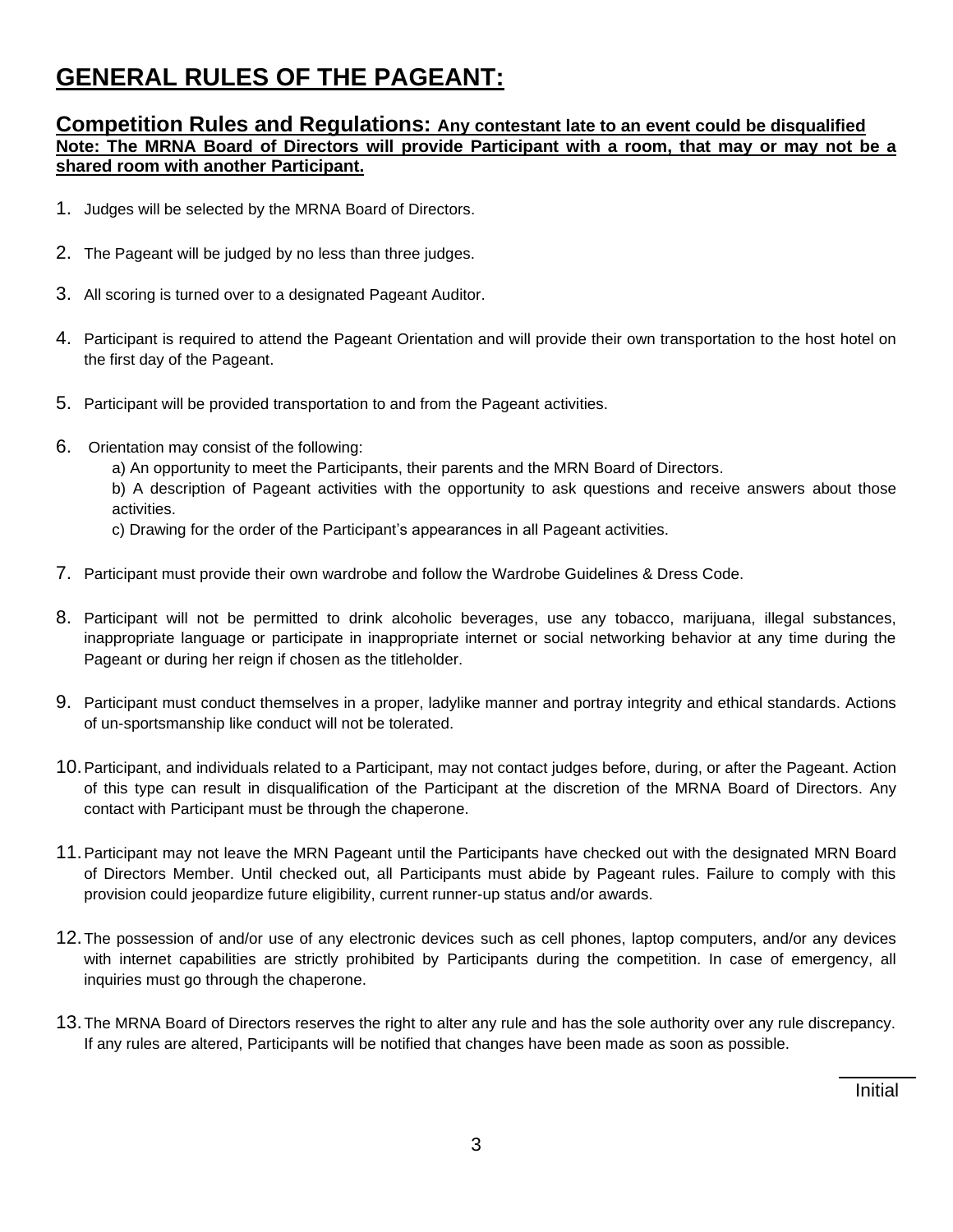- 14.If a Participant fails to arrive on time for any Pageant event she may be penalized and or disqualified at the MRNA BOARD of Director's discretion.
- 15.Pierced earrings may be worn. No more than one (1) pair of earrings may be worn at any time and NEVER above the ear lobe. There will be no visible body piercings at any time.
- 16.There will be no visible tattoos displayed at any time. If you do have tattoos, they must be covered at all times.
- 17.Additional information is available in the Wardrobe Guideline.

# **PAGEANT DIVISIONS:**

Four (4) judge comment divisions:

- Personality
- Appearance
- Horsemanship
- Knowledge

**WrittenTest** 

### **The purpose of the following is to evaluate Participant:**

## **PERSONALITY:**

- 1. Intelligence and common sense.
- 2. Conversational ability in varied situations with an emphasis on correct grammar and enunciation.
- 3. A sense of humor.
- 4. Self-confidence, sincerity, and integrity.
- 5. Self-projection the ability to project one's personality in any situation
- 6. Positive outlook on life.
- 7. Genuine interest in other people and noticeable consideration of others.
- 8. Professionalism.
- 9. Promptness and cooperation.
- 10. Maturity.

Initial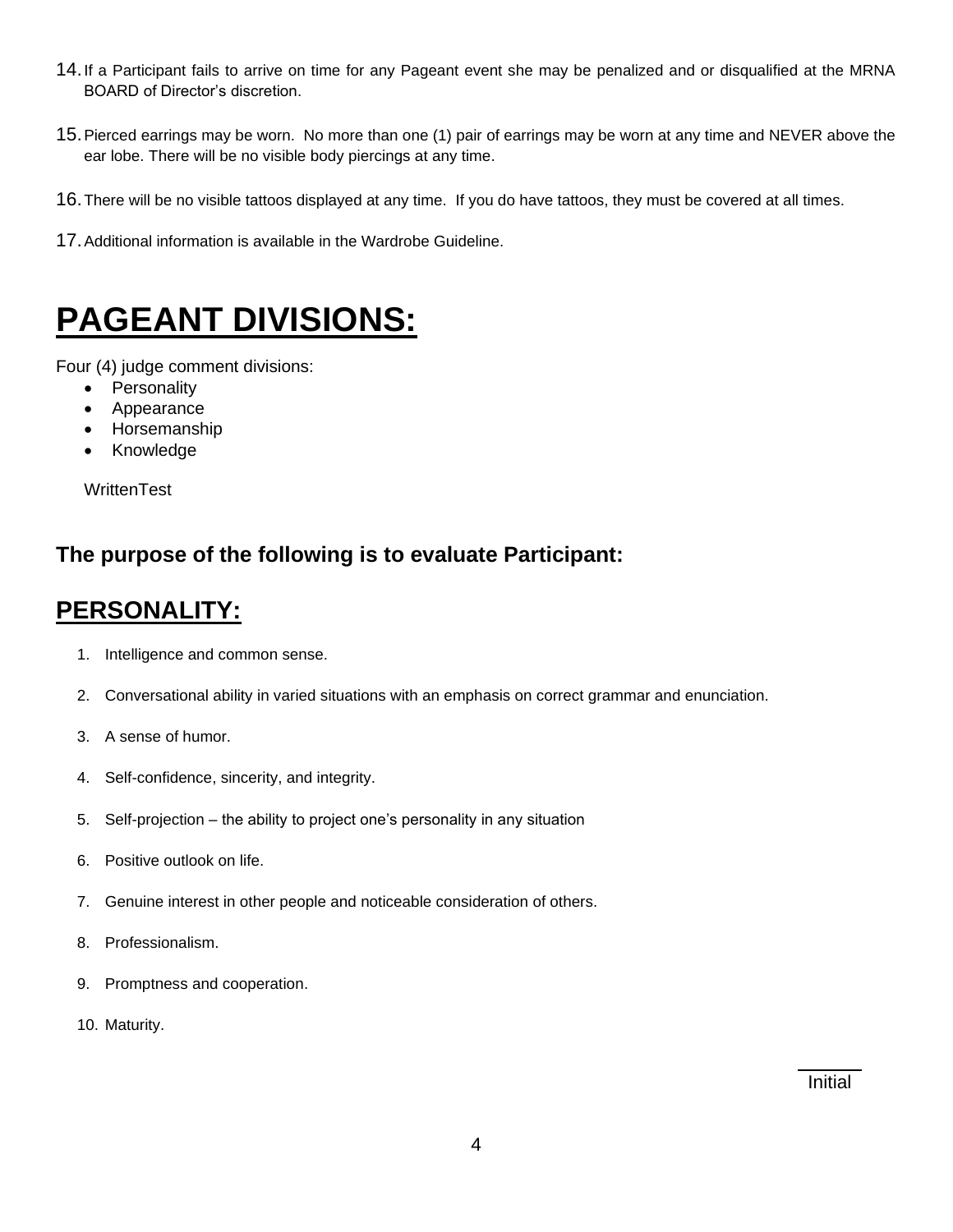## **APPEARANCE:**

- 1. Attractiveness, charm, radiates self-confidence and maturity.
- 2. Grooming: meticulous care in neatness and cleanliness, such as: complexion, hands, fingernails, makeup, hair.
- 3. Posture: This should include carrying oneself straight and tall with self-confidence and poise.
- 4. Poise and ladylike behavior in every situation: this should include handling every type of situation with grace, style and proper etiquette.
- 5. Photogenic quality.
- 6. Western fashion sense: Participants should be aware of what is currently fashionable and trends in western wear industry and western wear sponsors of MRN, MRA and the PRCA.
- 7. Proper fit of clothing: this includes figure flattering styles altered for a personal fit. Properly fitted and shaped hats, which flatter the Participant's face, will be considered. Judges will look for versatility and imagination in the Participant's ability to carry out a "total look."
- 8. Judges will be looking for versatility and imagination which enhance the Participant's personal features. Attention will be paid to suitability of the outfit to the judged event.

## **HORSEMANSHIP:**

- 1. Control of mount, proper arena etiquette, and the way each situation that may occur is handled.
- 2. Balance, ability, and position of hands, feet, and seat when riding at a reasonable rate of speed for the activity.
- 3. Precise execution of patterns and understanding the leads.
- 4. Mounting and dismounting.
- 5. Confidence, appearance and awareness of audience.
- 6. Presentation ride (Queens Run/Wave).
- 7. Knowledge of horsemanship and horse science.
- 8. Participant's ability to project her personality to the audience from horseback.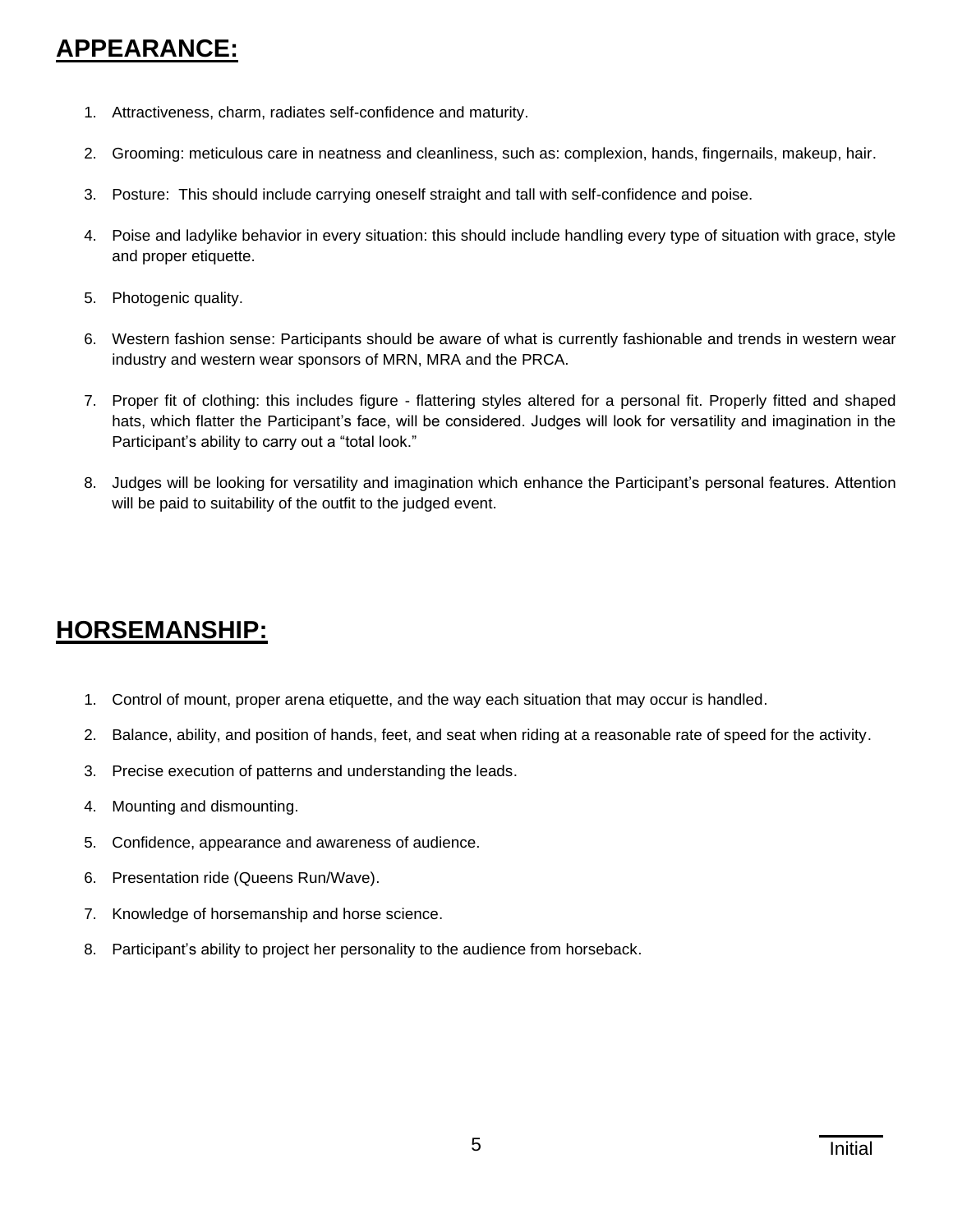#### **General Rules Horsemanship:**

- 1. The pattern chosen by the judges will be demonstrated.
- 2. The understanding and skill of the Participant will be judged and not the horse or the equipment.
- 3. Participant will be provided horses and western style saddle/tack.
- 4. There will be two go-rounds of competition, with the order drawn and announced at Orientation. Participant will ride a different horse for each round of horsemanship competition. Every element of the Horsemanship portion of the Pageant will be scored regardless of execution of set pattern. Failure to execute the set pattern will not constitute disqualification of Participant.

The Second go-round of competition will be a 1 (one) minute freestyle pattern with 3 required elements:

- lead change
- circles with speed change
- stop
- 5. Participant will ride with the tack provided. Any changes required will be determined by the judges. Judges will review tack during the warm-up period and determine suitability of tack to Participant.
- 6. Participant will not wear spurs or chaps.
- 7. Participant must make sure their hats stay securely on their heads.
- 8. Judges may elect to require the Participant to perform any other horsemanship related task they deem relevant.
- 9. Re-rides are at the sole discretion of the judges.
- 10. Judges have the right to ask Participant questions during the Horsemanship Competition. Judges may talk to Participant, or ask horsemanship questions in the arena, on stage, during public appearances and/or during interviews.
- 11. The following categories may be used for Horsemanship interview topics: Knowledge of tack, horse science (including feeding, grooming, and parts of the horse), PRCA rodeo, history of rodeo, rodeo terminology, explanation of standard rodeo events, championship rodeo standings, current rodeo issues as well as other horsemanship and rodeo topics deemed important by the judges and/or the MRN Board of Directors.
- 12. The understanding and skill of the Participant will be judged, NOT the horse or equipment.
- 13. Participant will ride with one hand on the reins.
- 14. Participant may be asked to carry a flag.
- 15. Required attire for Horsemanship is in the Wardrobe Guidelines.
- 16. Other arena work may be requested at the discretion of the MRNA Board of Directors and/or judges.

#### **Judges may, at their discretion, deduct points if they see or hear trainers and/or parents coaching Participant.**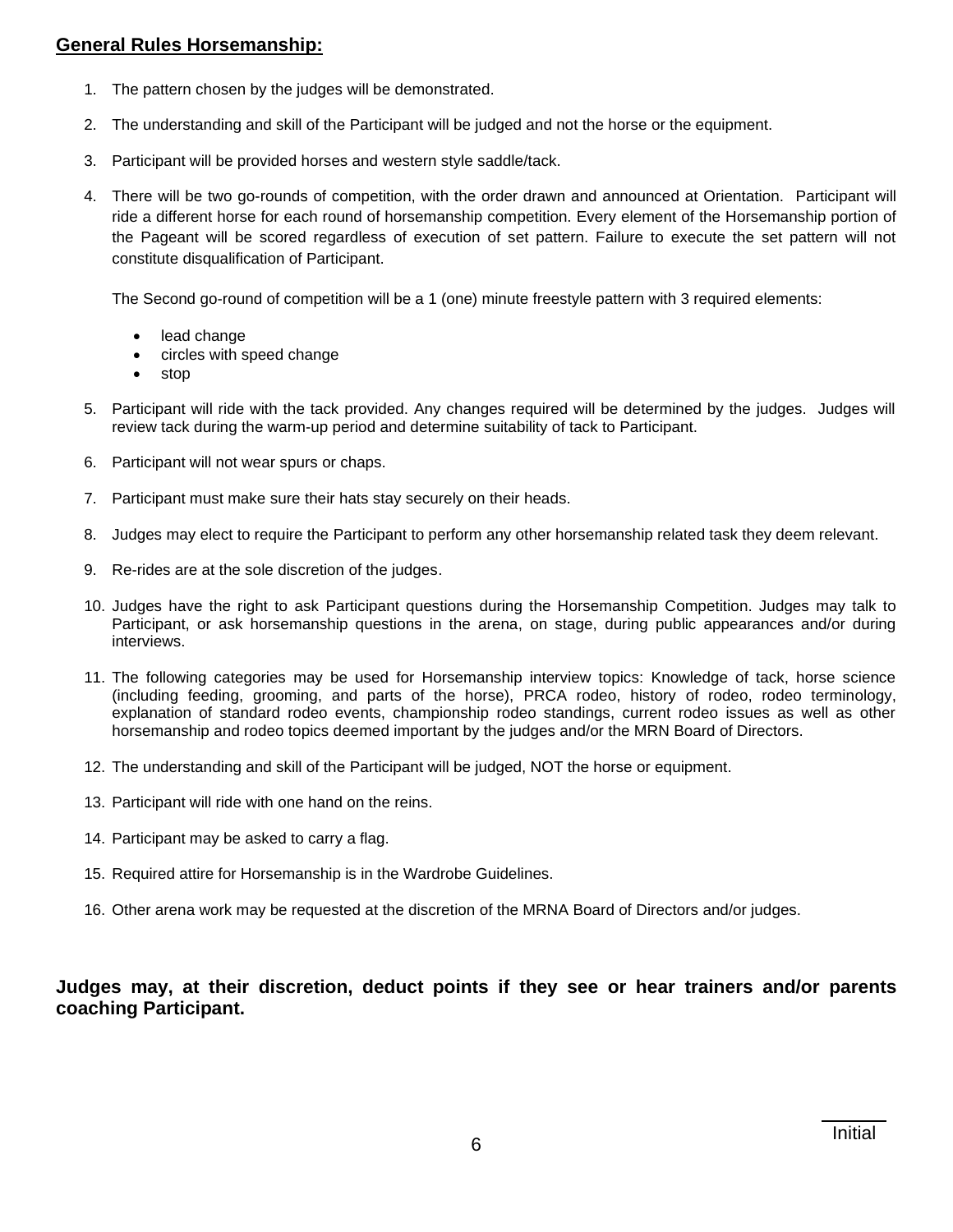



- Horsemanship Pattern 1:<br>1. Do extended jog along side of arena, then to center
- 2. Begin lope at center of arena and lope left circle on left lead
- 3. Change leads at center of arena and lope right circle on right lead
- 4. Change leads and continue loping around end of arena
- 5. Once on the straight, increase speed and continue around end of arena
- 6. Stop and back
- The Judges Committee reserves the right to make altera-<br>tions and/or additions to this pattern. 7. The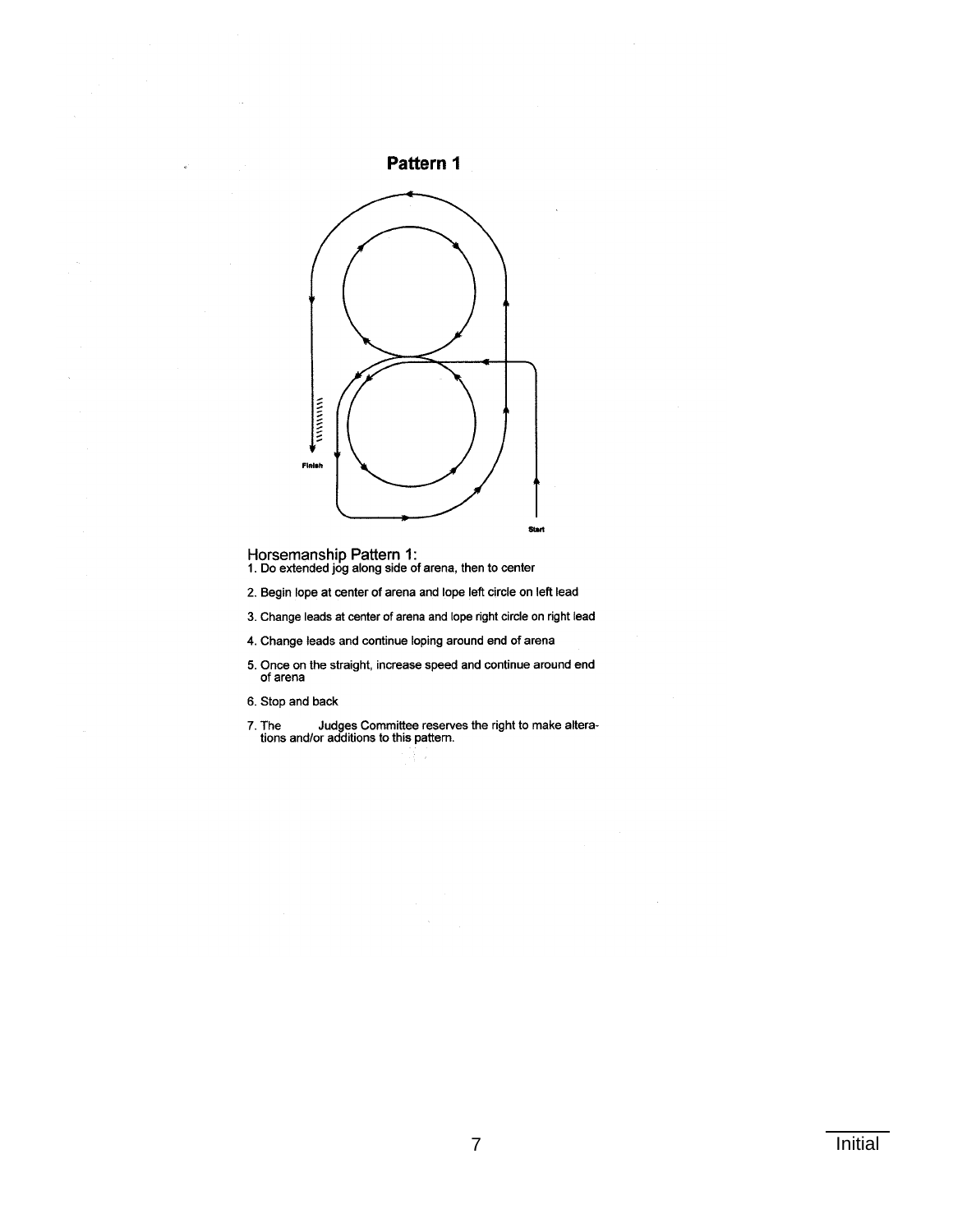

Horsemanship Pattern 2:<br>1. Circle the arena, on the left lead, at an extended lope.

2. Guide left and lope down the center of the arena with moderate speed.

3. Pass the center of the arena, stop and back to the center.

4. Execute a 3/4 turn to the right and lope a circle, to the right, with moderate speed.

5. Change leads and lope a circle, to the left, with moderate speed. After completing the circle, continue loping on the left lead toward the end of the arena.

6. Stop and pause to show completion of pattern.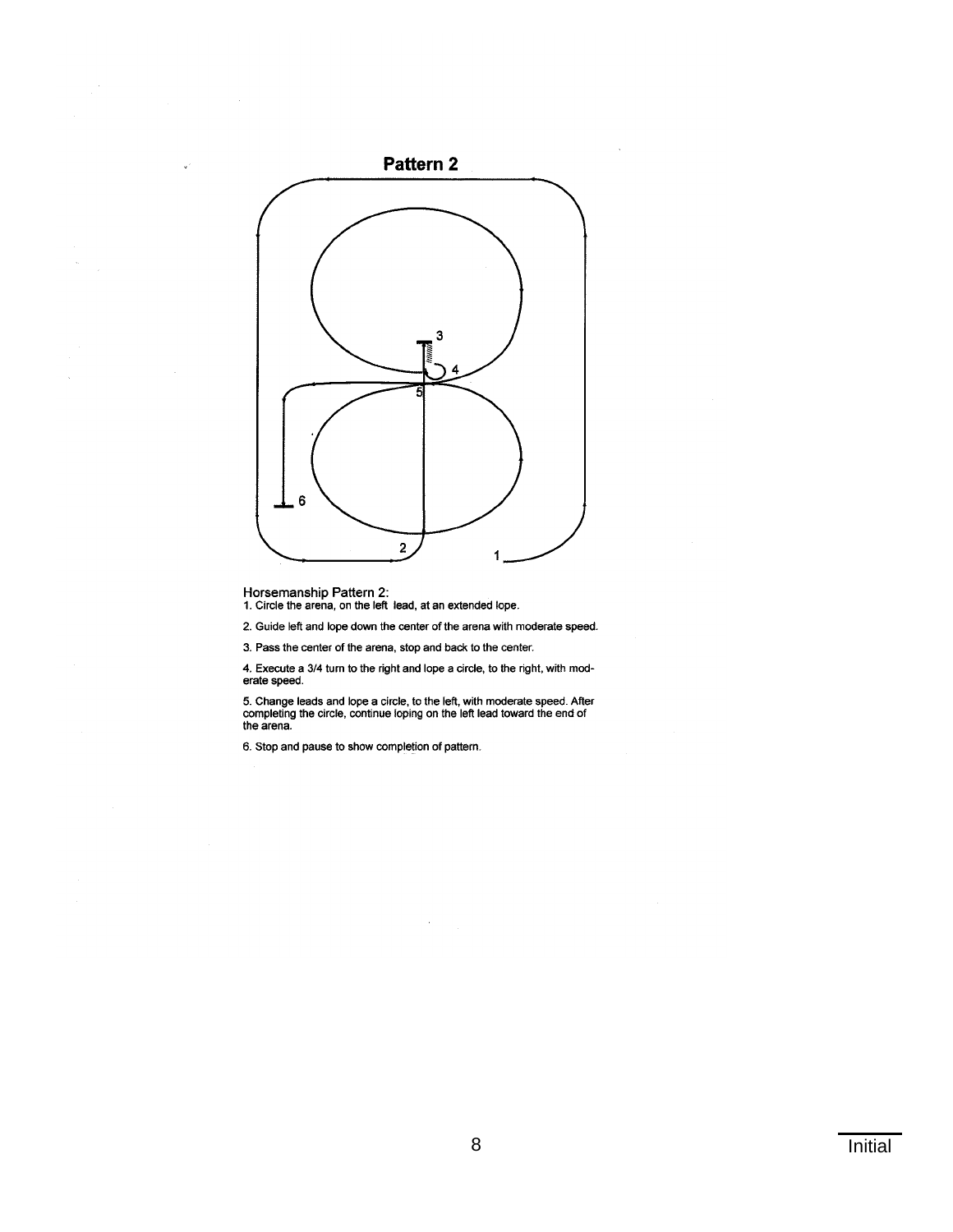

Horsemanship Pattern 3:<br>1. Circle the arena, on the left lead, at an extended lope.

2. Guide left and lope down the center of the arena with moderate speed.

3. Pass the center of the arena, stop and back to the center.

4. Execute a 3/4 turn to the right and lope a circle, to the right, with moderate speed.

5. Stop in the center, execute a 360 degree turn, to the left. Lope a small slow circle, to the left, followed by a larger, faster circle to the left. At the center of the arena, rate back to the slower speed and continue

6. Stop and pause to show completion of pattern.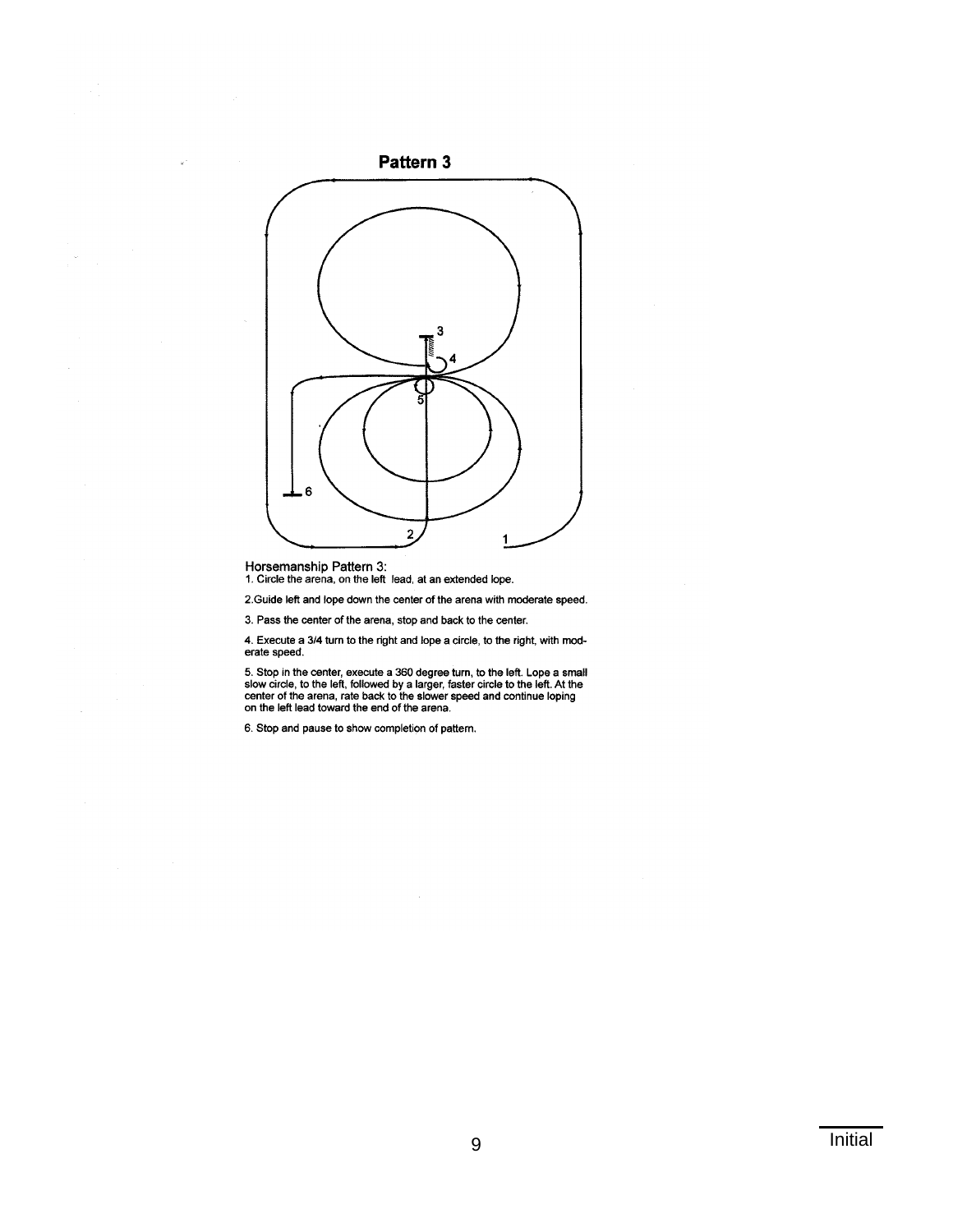## **KNOWLEDGE:**

### **The purpose of the following is to evaluate Participant in the following**

- 1. The ability to converse with confidence in all areas.
- 2. Knowledge of current PRCA and WPRA rules and notables, equine anatomy, equine ailments, equine tack, animal welfare issues and current MRNA, MRA and PRCA sponsors.
- 3. Awareness and knowledge of current events concerning local, state and world communities.

#### **Written Test:**

- 1. Absolutely no talking will be allowed during testing. Disregard for this rule will result in immediate disqualifications.
- 2. The Participant will be provided a pen/pencil and should bring nothing with them to the test room.
- 3. Participants may request reasonable testing accommodations, if needed. Requests must be sent to the National Director-Nevada no less than 30 days prior to first day of the Pageant. These requests will be kept confidential.
- 4. Test score will be included in the total tabulation for MRN. Copies of tests may be presented to the judges for their reference.

#### **Judged Events:**

Panel Interview

Impromptu Speech

Elegance Modeling

Fashion Forward Modeling

Impromptu Question

Round Robin Interview

Horsemanship #1

Horsemanship #2

Horsemanship Interview

Written Test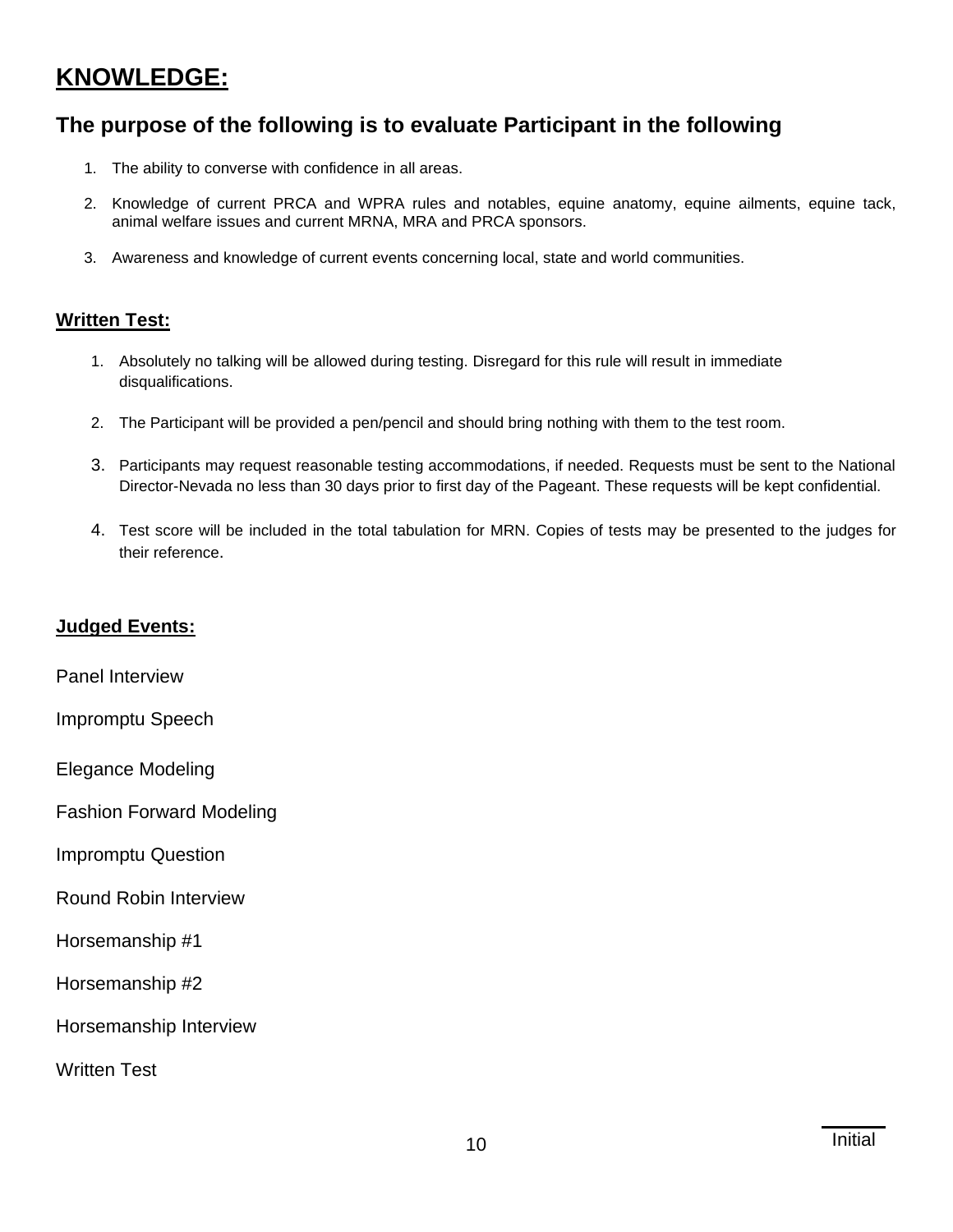## **Wardrobe Guidelines:**

- Each Participant must follow the Wardrobe Guidelines.
- NO chaps, spurs, crowns or banners are to be worn during the Pageant, other than those provided by the MRNA Board of Directors.

## **General Information:**

- 1. **Parents, Friends and Relatives:** The MRNA Board of Directors welcomes and encourages the presence of parents, relatives, and friends during the Pageant. No one will be permitted to fraternize with the Participants or to distract them.
- 2. The MRNA Board of Directors requests complete cooperation from these supporters during Pageant activities. After the Pageant begins, Participants cannot communicate with parents, relatives, and friends unless authorized by their chaperone. No parents will be allowed in the Participant's rooms during the Pageant.
- 3. During the Pageant, Participants will be **required** to be together as a group.
- 4. At no time will parents, relatives or friends of the Participants interfere with the MRN Board of Directors or MRN Pageant Participants.
- 5. **Some Pageant activities are open only to MRNA Board of Directors, Participants and judges.** If parents, relatives or friends attend closed events, the Participant they support could be eliminated from the Pageant at the MRN Board of Director's discretion.
- 6. **Only Participants will be allowed in the Horsemanship area before and during the Pageant.** If not adhered to, points can be deducted, or disqualification at judge's discretion.
- 7. Parents, relatives and friends are responsible for obtaining tickets for all Pageant events and a ticket order form will be posted on our website prior to the Pageant.
- 8. **Photographs:** Photographs taken of Participants during the Pageant, by Pageant personnel will become property of the MRN Association and may be used for publicity.

**NOTICE:** only hand held cameras/recording devices may be used at any time during the Pageant.

- 9. **Sportsmanship:** The MRNA Board of Directors expects each Participant to display good sportsmanship during the Pageant and following the Coronation. Each Participant should be mindful that they are representing the MRN Pageant, the Sport of Professional Rodeo, the Miss Rodeo Nevada Association and Miss Rodeo America, Inc., as well as the State of Nevada. Unsportsmanlike conduct could result in disqualification and affect future eligibility to compete in the MRN Pageant.
- 10. **Chaperones and security:** The MRNA Board of Directors will select qualified individuals to act as chaperones during the Pageant activities. Upon commencement of the Pageant, Participants are under the jurisdiction of the MRNA Board of Directors for all activities.